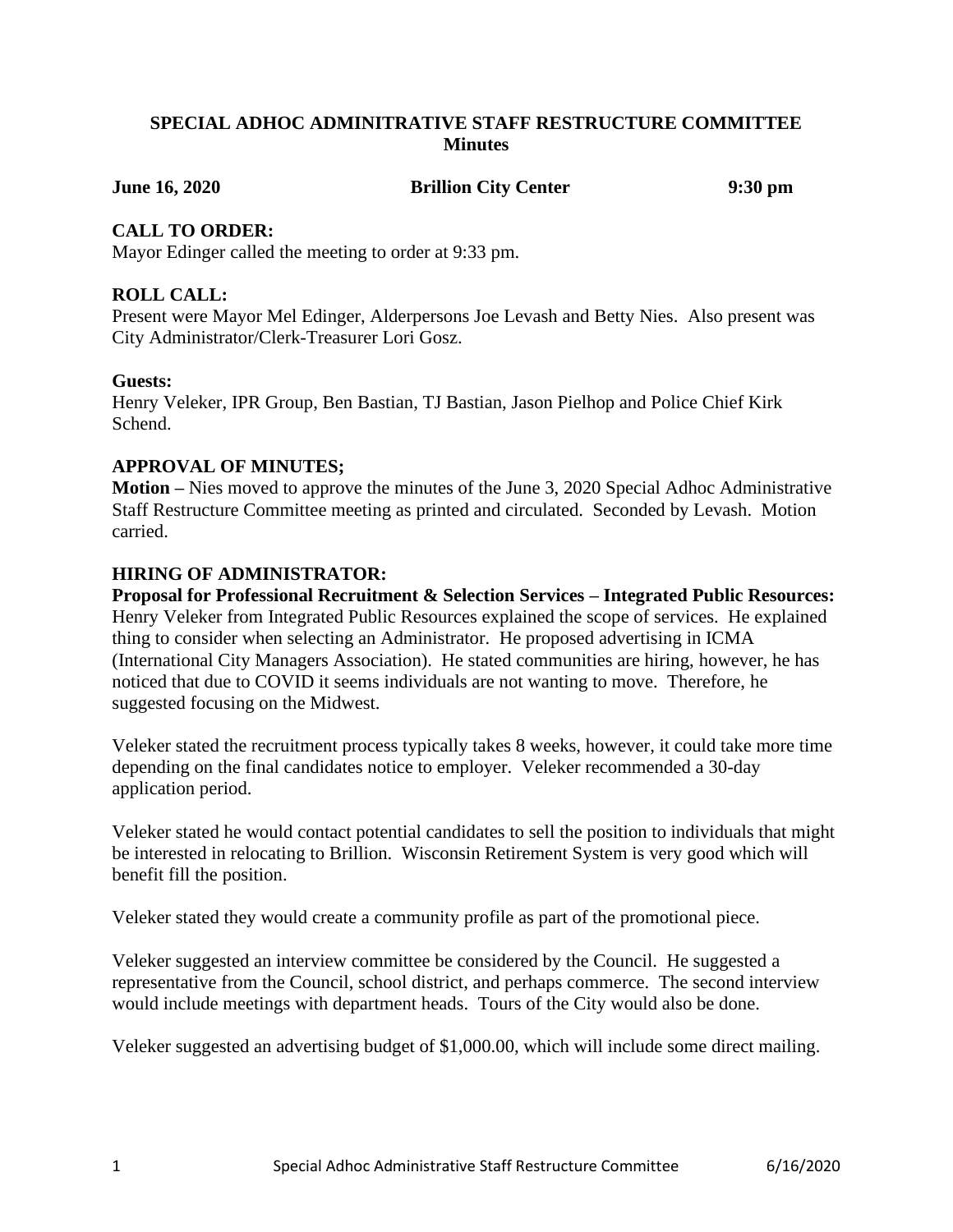The following time frame was suggested;

- June  $22$  recommend to Council approval of Professional Recruitment & Selection Services proposal from IPR.
- July 13 advertisement for Administrator to COW/Special Council.
- Mid July advertising and marketing
- Late August candidate selection process

Veleker stated they would ask the Police Chief to run criminal background checks. IPR would take care of other background and reference checks.

Veleker questioned the salary range selected for the position. Mayor Edinger stated \$65,000- 80,000. Veleker stated that may be low. Chilton is at \$75,000-90,000.

Veleker stated hiring an Administrator for Brillion is a good position to have for the City moving forward.

**Motion –** Nies moved to recommend to City Council the proposal for Professional Recruitment & Selection Services for hiring a City Administrator, from the IPR Group at a fee of \$8,500.00. Seconded by Levash. Motion carried.

Veleker stated he will attend the City Council meeting on June 22, to present the proposal.

# **CONSIDER SCHEDULE, HOURS AND COMPENSATORY TIME POLCIY AMENDMENT:**

Gosz explained she contacted Attorney Lisa Bergersen from the League of Wisconsin Municipal Mutual Insurance and asked for suggested language for the policy. She explained Attorney Bergersen proposed complete language change to the current policy addressing compensatory time for non-exempt employees. Also, a paragraph to address salaried exempt staff. The paragraph states that the City's compensatory time policy does not apply to salaried exempt staff. Exempt employees are expected to work a normal full-time 40-hour work week and any additional hours required by their work load, which can include meetings. In return, the employee may occasionally take time off without using time from accrued leave banks when the work load in their office permits, provided they let the Administrator know. This flexibility in not an accrued benefit nor does it constitute compensatory time.

**Motion –** Levash moved to recommend to City Council to adopt the proposed Schedule, Hours and Compensatory Time policy. Seconded by Nies. Motion carried.

# **CONSIDER FLEX BENEFIT POLICY AMENDMENT:**

No report.

# **2021 BUDGET FOR PERSONNEL:**

No report.

## **FUTURE AGENDA ITEMS:**

• Review Application for City Clerk/Treasurer